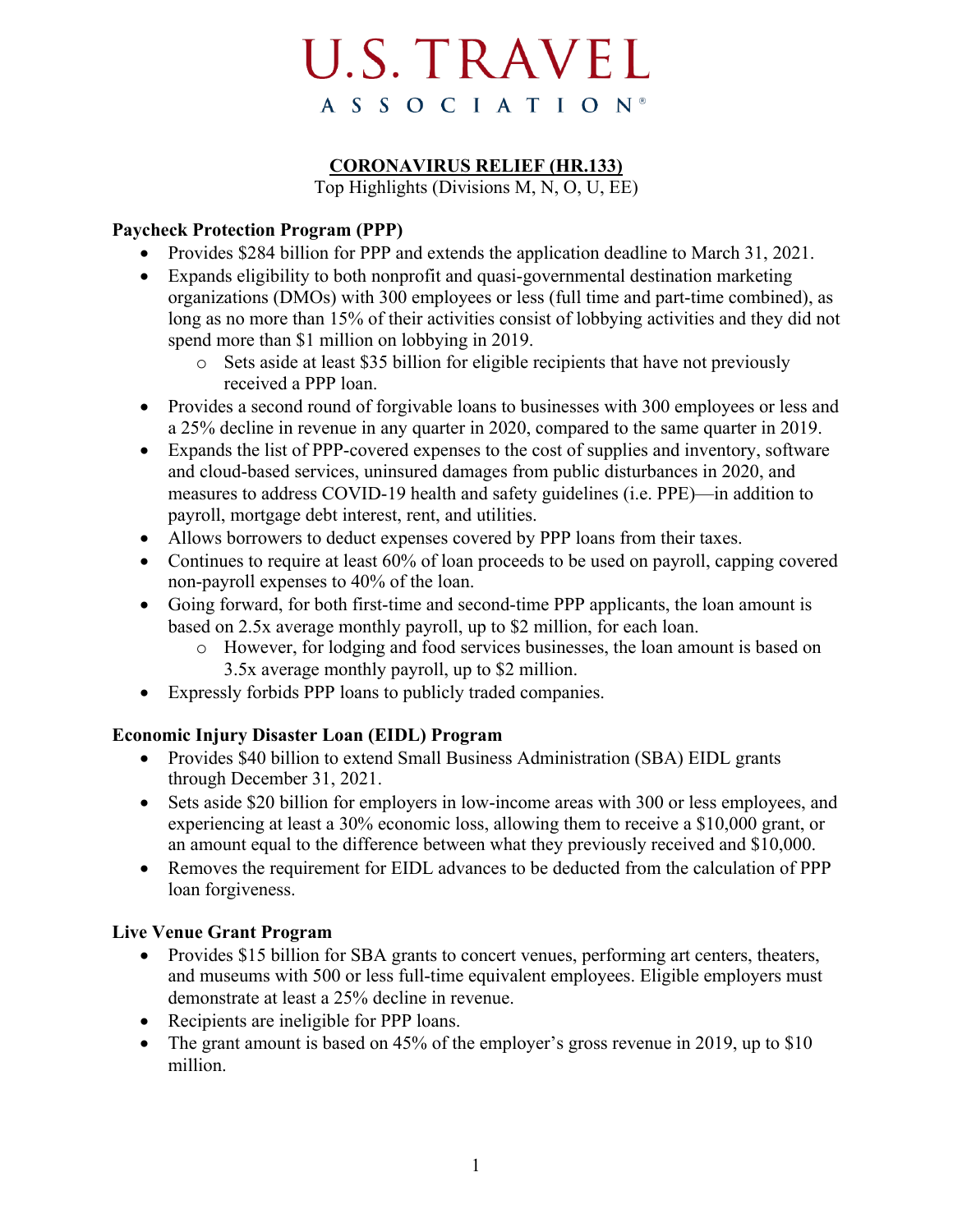• Grants can only be used on payroll costs, rent, utilities, interest on preexisting debt, maintenance, advertising, insurance payments, theatrical productions, state and local taxes, and measures to address COVID-19 health and safety guidelines (i.e. PPE).

# **Employee Retention Tax Credit (ERTC)**

- Extends the ERTC through July 1, 2021.
- Increases the credit to 70% of compensation paid to employees, up to \$10,000 per quarter per employee for employers experiencing a revenue decline of 20% or more. Under the CARES Act, the credit was worth 50% of compensation, up to \$10,000 for the calendar year, for those experiencing at least a 50% decline in revenue.
- Increases the threshold for employers to be considered small employers, from those with 100 full-time employees or less to those with up to 500 full-time employees or less. This allows more businesses to utilize the credit even if their employees are working.

## **Coronavirus Relief Fund**

• Extends the deadline to use money provided through the Coronavirus Relief Fund until December 31, 2021.

#### **Vaccines, Testing, and Contact Tracing**

- Provides \$32 billion for vaccine procurement and distribution.
- Provides \$22 billion to states for testing, contact tracing, and COVID-19 mitigation efforts.

#### **Transportation**

- Provides \$2 billion for airports, including:
	- o \$1.75 billion in grants for commercial service airports. Funding is distributed using the standard apportionment formulas and enplanement levels, but without Passenger Facility Charge givebacks, double entitlements or grant limits. The funds must be used to prevent, prepare for or respond to COVID-19 and must be spent on costs related to operations, personnel, cleaning and debt service. The CARES Act workforce retention requirements are extended through February 15, 2021.
	- o \$200 million for airport concessionaire relief (such as on-airport rental car companies, restaurants or shops) from rent and minimum annual guarantee (MAG) payments. Airports would receive concessionaire grants based on enplanements and the provide rent or MAG relief to concessionaires based on their relative size.
	- o \$5 million is for help small communities address air service issues.
- Provides \$2 billion for passenger transportation services, including bus companies and private motorcoaches.
- Provides \$10 billion for highways, including \$9.8 billion is for Surface Transportation Block Grants (STBG) to state DOTs, \$115 million is allocated to the Tribal Transportation Program, \$36 million is allocated to the Puerto Rico Highway Program, and \$9 million is allocated to the Territorial Highway Program.
- Provides \$1 billion for Amtrak to maintain current level of service, prevent additional furloughs, and prevent further reductions to service through the end of March 31, 2021.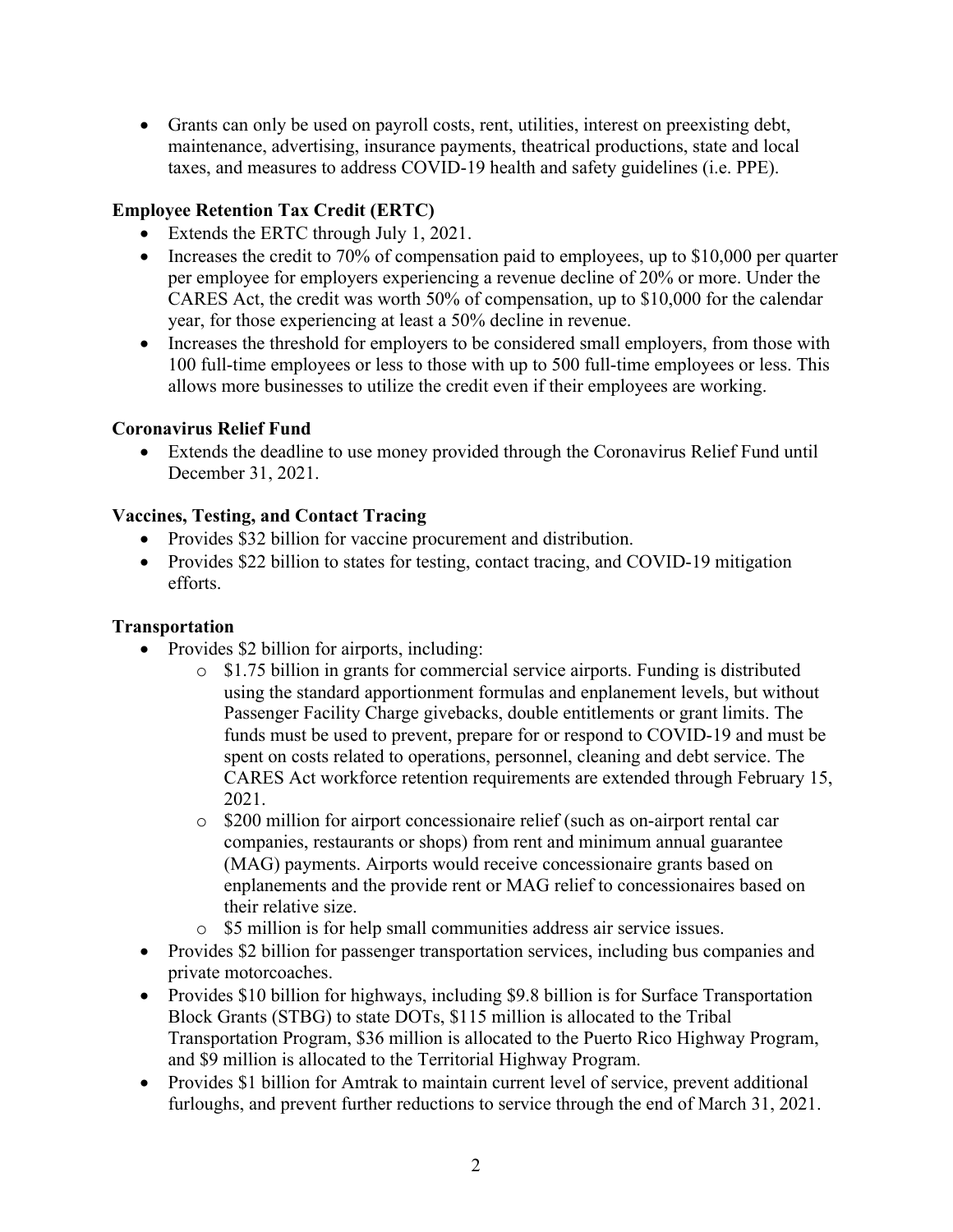• Provides \$14 billion for Transit Infrastructure Grants to prevent, prepare for, and respond to coronavirus.

# **Troubled Debt Restructuring**

• Extends the suspension of certain accounting and reporting requirements for Troubled Debt Restructuring (TDR) through January 1, 2022, making it easier for financial institutions to modify the terms of commercial loans to accommodate a borrower's economic hardship.

## **Airline Payroll Support Program**

- Provides \$15 billion for airlines to cover worker payroll and benefits through March 31, 2021. The funds must be used exclusively for continuing the payment of employee wages, salaries, and benefits. Funds can also be used to rehire workers laid off after September 30, 2020. Recipients must also comply with other CARES Act terms and conditions, including continuation of certain air service deemed necessary by the Secretary of Transportation.
- Provides an additional \$1 billion for airline contractors.

## **Main Street Lending Program**

• Rescinds \$429 billion from CARES Act lending programs administered by the Federal Reserve, including the Main Street Lending Program.

## **H2B Visas**

• Continues the authorization to issue up to approximately 69,000 H-2B visas above the current cap if the Secretary deems employment needs cannot be met with U.S. workers.

#### **Customs and Border Protection (CBP)**

• Extends CBP authority to accept donations of property and services at ports of entry.

# **REAL ID Transition**

- Includes the following provisions from the REAL ID Modernization Act:
	- o Ensures digital driver's licenses can qualify as REAL-ID compliant,
	- o Allows the electronic submission of any identification document needed to obtain a REAL ID, and
	- o Requires airlines to notify customers about the REAL ID transition at least 90 days before the enforcement deadline.

#### **Unemployment Insurance**

- Requires states receiving funds for extended unemployment benefits to have in effect a method to address any circumstances in which claimants of unemployment compensation refuse to return to work or to accept an offer of suitable work without good cause, including an easy way for employers to report individuals who refuse to work.
- Extends the period nonprofit organizations and governmental entities can reduce their reimbursements to states for unemployment benefits paid to their workers through March 14, 2021. The CARES Act allowed them to reduce their reimbursements by 50% through December 31, 2020.